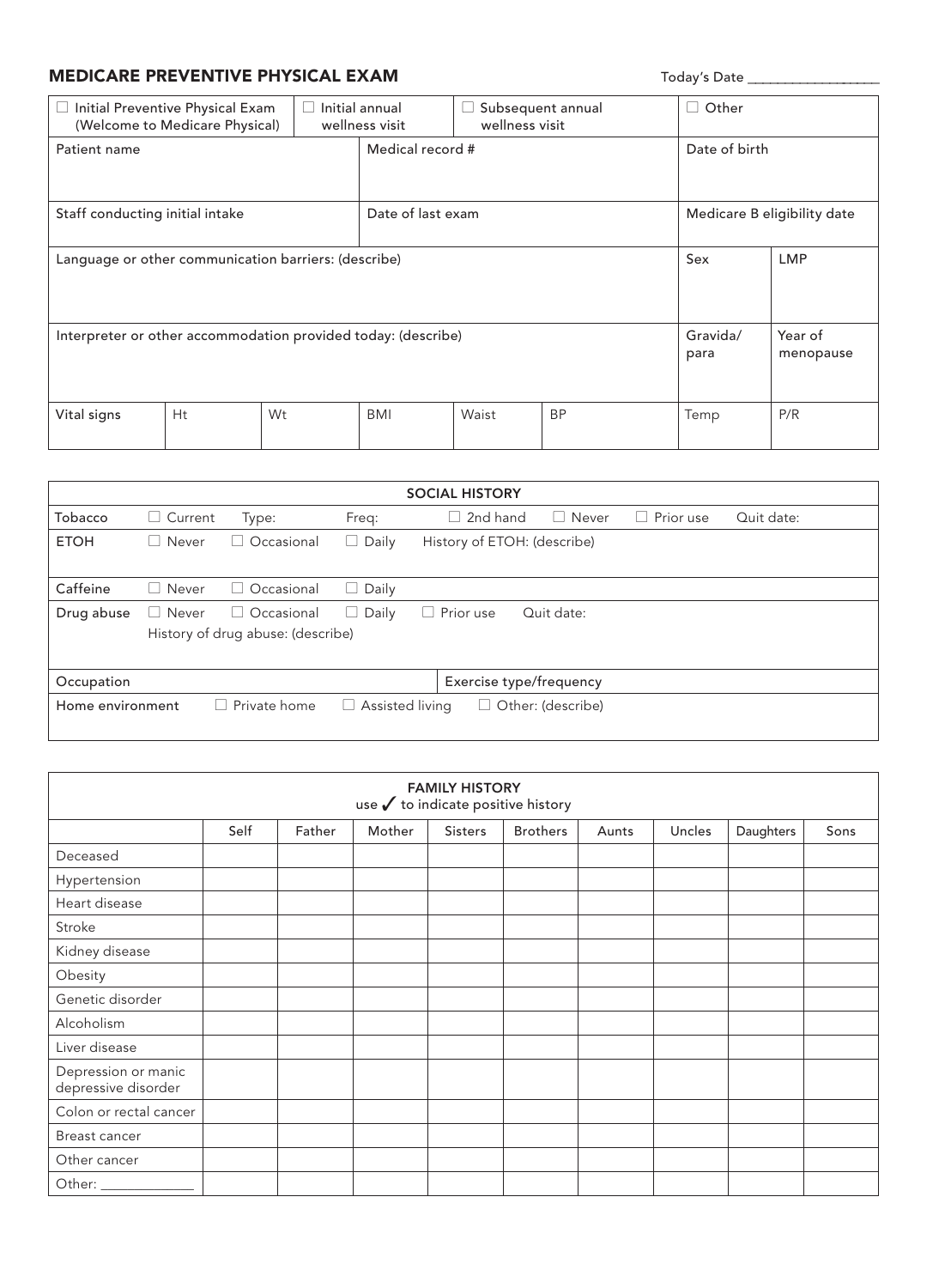| <b>MEDICAL HISTORY</b>                            |          |                     |  |                                                                                                  |  |
|---------------------------------------------------|----------|---------------------|--|--------------------------------------------------------------------------------------------------|--|
| Hospital visits since<br>last office visit/reason | Facility | Attending physician |  | Date of <b>Past surgeries (include date and hospital visit description of any complications)</b> |  |
|                                                   |          |                     |  |                                                                                                  |  |
|                                                   |          |                     |  |                                                                                                  |  |
|                                                   |          |                     |  |                                                                                                  |  |
|                                                   |          |                     |  |                                                                                                  |  |
|                                                   |          |                     |  |                                                                                                  |  |

| <b>ALLERGY LIST</b> |                  |  |  |
|---------------------|------------------|--|--|
| Allergies           | Type of reaction |  |  |
|                     |                  |  |  |
|                     |                  |  |  |
|                     |                  |  |  |
|                     |                  |  |  |
|                     |                  |  |  |

|                                                         |                 | <b>MEDICATION LIST</b>    | if noted elsewhere in chart, indicate location: ________________________________ |                 |                           |
|---------------------------------------------------------|-----------------|---------------------------|----------------------------------------------------------------------------------|-----------------|---------------------------|
| Herbals, supplements, OTC drugs,<br>substances of abuse | Date<br>started | Date<br>discon-<br>tinued | Rx meds, dose, frequency, route                                                  | Date<br>started | Date<br>discon-<br>tinued |
|                                                         |                 |                           |                                                                                  |                 |                           |
|                                                         |                 |                           |                                                                                  |                 |                           |
|                                                         |                 |                           |                                                                                  |                 |                           |
|                                                         |                 |                           |                                                                                  |                 |                           |
|                                                         |                 |                           |                                                                                  |                 |                           |

|                  |            | <b>PROBLEM LIST</b>           |              |         |
|------------------|------------|-------------------------------|--------------|---------|
| Chronic problems | Date added | Managing physician (if other) | Date updated | Initial |
|                  |            |                               |              |         |
|                  |            |                               |              |         |
|                  |            |                               |              |         |
|                  |            |                               |              |         |
|                  |            |                               |              |         |
|                  |            |                               |              |         |
|                  |            |                               |              |         |
|                  |            |                               |              |         |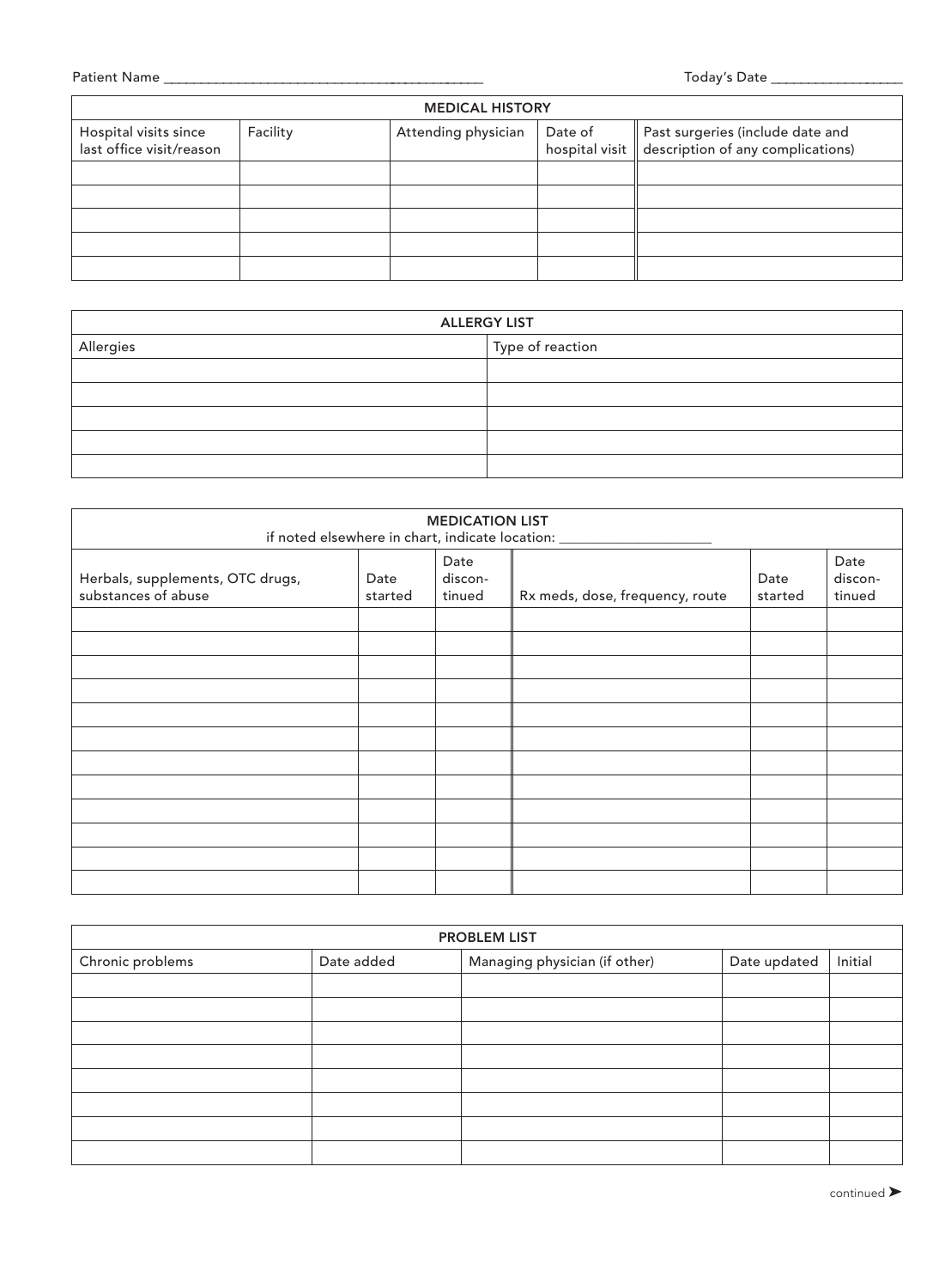| <b>PROBLEM LIST continued</b> |            |                               |              |         |
|-------------------------------|------------|-------------------------------|--------------|---------|
| Acute problems (R=resolved)   | Date added | Managing physician (if other) | Date updated | Initial |
|                               |            |                               |              |         |
|                               |            |                               |              |         |
|                               |            |                               |              |         |
|                               |            |                               |              |         |
|                               |            |                               |              |         |
|                               |            |                               |              |         |
|                               |            |                               |              |         |
|                               |            |                               |              |         |

| OTHER PHYSICIANS AND PROVIDERS OF CARE<br>this documentation not required for IPPE |              |                   |  |  |
|------------------------------------------------------------------------------------|--------------|-------------------|--|--|
| Name & specialty/provider type                                                     | Type of care | Date discontinued |  |  |
|                                                                                    |              |                   |  |  |
|                                                                                    |              |                   |  |  |
|                                                                                    |              |                   |  |  |
|                                                                                    |              |                   |  |  |
|                                                                                    |              |                   |  |  |
|                                                                                    |              |                   |  |  |

Physician/other provider sign here to indicate review/notation of pertinent history: \_\_\_\_\_\_\_\_\_\_\_\_\_\_\_\_\_\_\_\_\_\_\_\_\_\_\_\_\_\_\_\_\_\_\_\_\_\_

| <b>DEPRESSION SCREENING</b>                                                                   |     |           |
|-----------------------------------------------------------------------------------------------|-----|-----------|
| 1. Over the past two weeks, has the patient felt down, depressed or hopeless?                 | Yes | No        |
| 2. Over the past two weeks, has the patient felt little interest or pleasure in doing things? | Yes | <b>No</b> |

| <b>FUNCTIONAL ABILITY/SAFETY SCREENING</b>                                                                                                       |            |           |
|--------------------------------------------------------------------------------------------------------------------------------------------------|------------|-----------|
| 1. Was the patient's timed Up & Go test unsteady or longer than 30 seconds?                                                                      | $\Box$ Yes | $\Box$ No |
| 2. Does the patient need help with the phone, transportation, shopping, preparing meals, house-<br>work, laundry, medications or managing money? | $\Box$ Yes | No        |
| 3. Does the patient's home have rugs in the hallway, lack grab bars in the bathroom, lack hand-<br>rails on the stairs or have poor lighting?    | $\Box$ Yes | No        |
| 4. Have you noticed any hearing difficulties?                                                                                                    | $\Box$ Yes | No        |
| Hearing evaluation:                                                                                                                              |            |           |

A "yes" response to any of the above questions regarding depression or function/safety should trigger further evaluation.

| <b>EVALUATION OF COGNITIVE FUNCTION</b>  |
|------------------------------------------|
| this documentation not required for IPPE |

Mood/affect

Appearance

Family member/caregiver input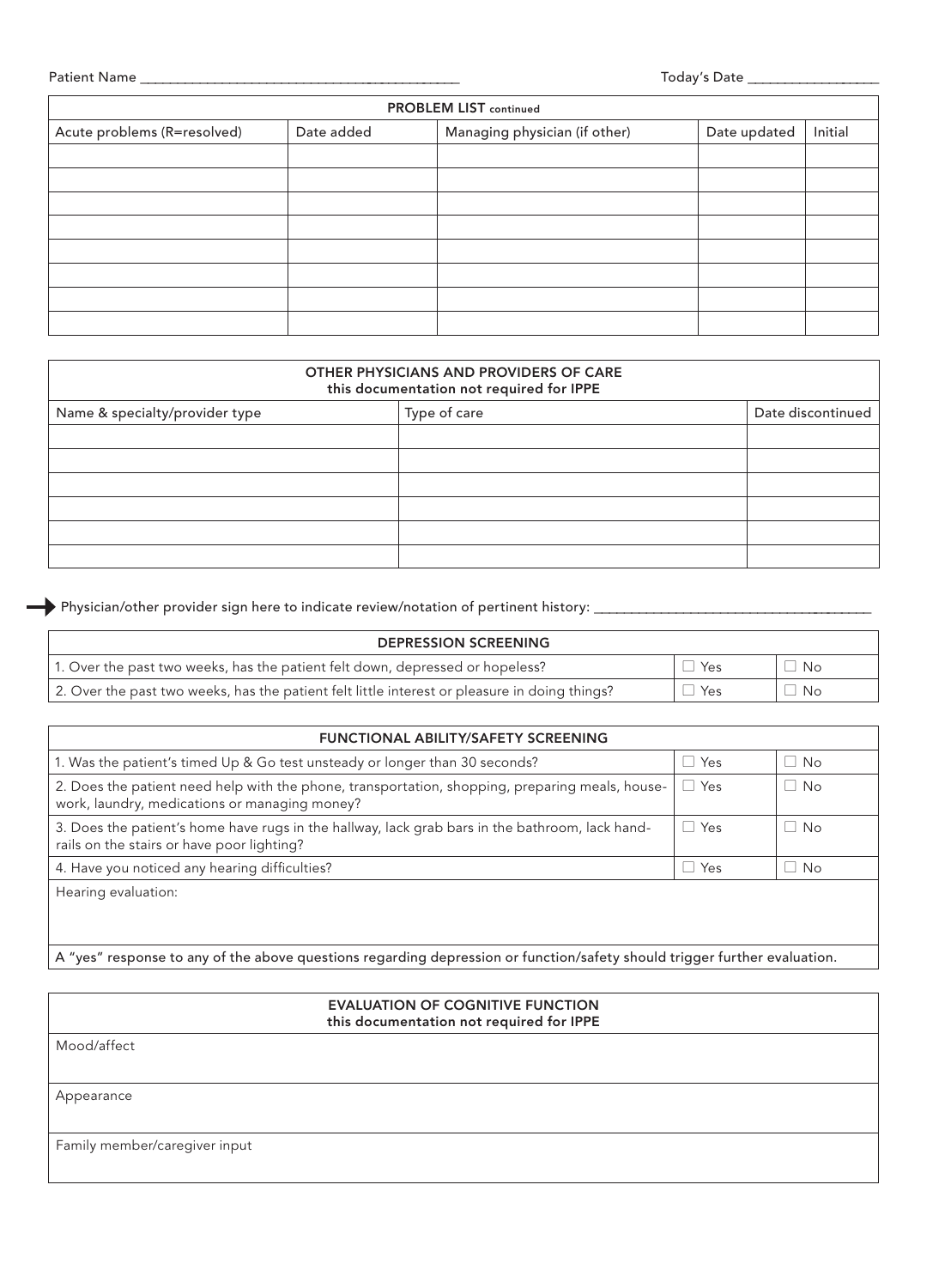#### VISION EXAMINATION

Visual acuity: L \_\_\_\_\_\_\_\_\_\_\_\_\_\_\_\_\_\_\_\_\_\_\_\_\_\_\_\_\_\_\_\_\_\_\_\_\_ R \_\_\_\_\_\_\_\_\_\_\_\_\_\_\_\_\_\_\_\_\_\_\_\_\_\_\_\_\_\_\_\_\_\_\_\_\_

# ELECTROCARDIOGRAM REFERRAL OR RESULT if performed/ordered (covered benefit for IPPE)

| <b>ADVICE/REFERRALS</b><br>based on history, exam and screening (including risks, interventions underway or planned, and benefits) |                                                                                                                                        |  |  |
|------------------------------------------------------------------------------------------------------------------------------------|----------------------------------------------------------------------------------------------------------------------------------------|--|--|
|                                                                                                                                    |                                                                                                                                        |  |  |
|                                                                                                                                    |                                                                                                                                        |  |  |
|                                                                                                                                    |                                                                                                                                        |  |  |
|                                                                                                                                    |                                                                                                                                        |  |  |
|                                                                                                                                    |                                                                                                                                        |  |  |
|                                                                                                                                    |                                                                                                                                        |  |  |
|                                                                                                                                    |                                                                                                                                        |  |  |
|                                                                                                                                    |                                                                                                                                        |  |  |
|                                                                                                                                    |                                                                                                                                        |  |  |
|                                                                                                                                    |                                                                                                                                        |  |  |
|                                                                                                                                    |                                                                                                                                        |  |  |
|                                                                                                                                    | POTENTIAL RECOMMENDATIONS NOT COVERED AS MEDICARE PART B PREVENTIVE SERVICES                                                           |  |  |
|                                                                                                                                    | this documentation not required for IPPE<br>Patients should contact their Part-D plan for information on preventive vaccines benefits. |  |  |
| Varicella vaccine                                                                                                                  | Aspirin therapy                                                                                                                        |  |  |
| Zoster vaccine (once)                                                                                                              | Calcium supplement                                                                                                                     |  |  |
| Tdap vaccine (10 years)                                                                                                            | Social services                                                                                                                        |  |  |
| Td vaccine (10 years)                                                                                                              | Dietary counseling                                                                                                                     |  |  |
| MMR vaccine                                                                                                                        |                                                                                                                                        |  |  |
| Meningococcal vaccine                                                                                                              |                                                                                                                                        |  |  |
| Hep A vaccine                                                                                                                      |                                                                                                                                        |  |  |
|                                                                                                                                    |                                                                                                                                        |  |  |
|                                                                                                                                    |                                                                                                                                        |  |  |
|                                                                                                                                    |                                                                                                                                        |  |  |
| HANDOUTS REVIEWED AND DISCUSSED WITH PATIENT                                                                                       |                                                                                                                                        |  |  |
|                                                                                                                                    |                                                                                                                                        |  |  |
|                                                                                                                                    |                                                                                                                                        |  |  |
|                                                                                                                                    |                                                                                                                                        |  |  |
|                                                                                                                                    |                                                                                                                                        |  |  |
|                                                                                                                                    |                                                                                                                                        |  |  |
|                                                                                                                                    |                                                                                                                                        |  |  |
|                                                                                                                                    |                                                                                                                                        |  |  |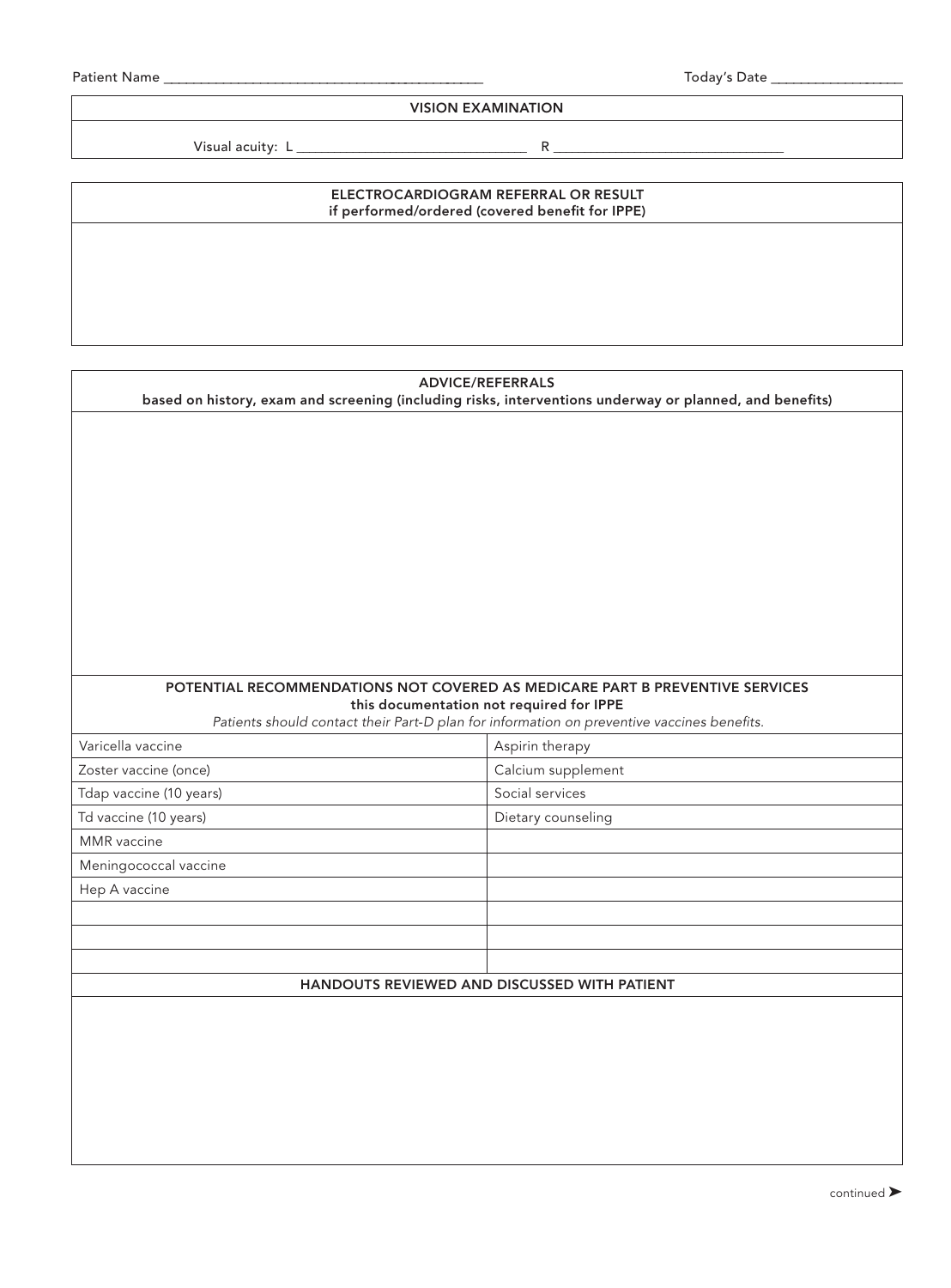### Create two copies of this page: One for your charts and one to give to your patient.

### COUNSELING AND REFERRAL OF OTHER PREVENTIVE SERVICES

(*Italic type* indicates deductible and co-insurance are waived.)

| <b>SERVICE</b>                                                                                                         | <b>LIMITATIONS</b>                                                                                                                                                                                                                                                                                                   | <b>RECOMMENDATION</b> | <b>SCHEDULED</b> |
|------------------------------------------------------------------------------------------------------------------------|----------------------------------------------------------------------------------------------------------------------------------------------------------------------------------------------------------------------------------------------------------------------------------------------------------------------|-----------------------|------------------|
| Vaccines                                                                                                               |                                                                                                                                                                                                                                                                                                                      |                       |                  |
| • Pneumococcal (once after 65)                                                                                         |                                                                                                                                                                                                                                                                                                                      |                       |                  |
| · Influenza (annually)                                                                                                 |                                                                                                                                                                                                                                                                                                                      |                       |                  |
| · Hepatitis B (if medium/high risk)                                                                                    | Medium/high risk factors:<br>End-stage renal disease<br>Hemophiliacs who received Factor VIII or<br>IX concentrates<br>Clients of institutions for the mentally<br>retarded<br>Persons who live in the same house as a<br>HepB virus carrier<br>Homosexual men                                                       |                       |                  |
|                                                                                                                        | Illicit injectable drug abusers                                                                                                                                                                                                                                                                                      |                       |                  |
| Mammogram (biennial age 50-74)                                                                                         | Annually (age 40 or over)                                                                                                                                                                                                                                                                                            |                       |                  |
| Pap and pelvic exams (up to age 70<br>and after 70 if unknown history or<br>abnormal study last 10 years) <sup>1</sup> | Every 24 months except high risk                                                                                                                                                                                                                                                                                     |                       |                  |
| Prostate cancer screening<br>(annually to age 75)                                                                      | Annually (age 50 or over), DRE not paid<br>separately when covered E/M service is                                                                                                                                                                                                                                    |                       |                  |
| Digital rectal exam (DRE)                                                                                              | provided on same date                                                                                                                                                                                                                                                                                                |                       |                  |
| Prostate specific antigen (PSA)                                                                                        |                                                                                                                                                                                                                                                                                                                      |                       |                  |
| Colorectal cancer screening<br>(to age 75)                                                                             |                                                                                                                                                                                                                                                                                                                      |                       |                  |
| • Fecal occult blood test (annual)                                                                                     |                                                                                                                                                                                                                                                                                                                      |                       |                  |
| · Flexible sigmoidoscopy (5y)                                                                                          |                                                                                                                                                                                                                                                                                                                      |                       |                  |
| · Screening colonoscopy (10y)                                                                                          |                                                                                                                                                                                                                                                                                                                      |                       |                  |
| • Barium enema                                                                                                         |                                                                                                                                                                                                                                                                                                                      |                       |                  |
| Diabetes self-management training<br>(no USPSTF recommendation)                                                        | Requires referral by treating physician for<br>patient with diabetes or renal disease.<br>10 hours of initial DSMT sessions of no<br>less than 30 minutes each in a continuous<br>12-month period. 2 hours of follow-up<br>DSMT in subsequent years.                                                                 |                       |                  |
| Bone mass measurements<br>(age 65 & older, biennial)                                                                   | Requires diagnosis related to osteoporo-<br>sis or estrogen deficiency. Biennial benefit<br>unless patient has history of long-term<br>glucocorticoid tx or baseline is needed<br>because initial test was by other method.                                                                                          |                       |                  |
| Glaucoma screening (no USPSTF rec-                                                                                     | Diabetes mellitus, family history                                                                                                                                                                                                                                                                                    |                       |                  |
| ommendation)                                                                                                           | African American, age 50 or over                                                                                                                                                                                                                                                                                     |                       |                  |
|                                                                                                                        | Hispanic American, age 65 or over                                                                                                                                                                                                                                                                                    |                       |                  |
| Medical nutrition therapy for diabetes<br>or renal disease (no recommended<br>schedule)                                | Requires referral by treating physician for<br>patient with diabetes or renal disease. Can<br>be provided in same year as diabetes self-<br>management training (DSMT), and CMS<br>recommends medical nutrition therapy<br>take place after DSMT. Up to 3 hours for<br>initial year and 2 hours in subsequent years. |                       |                  |